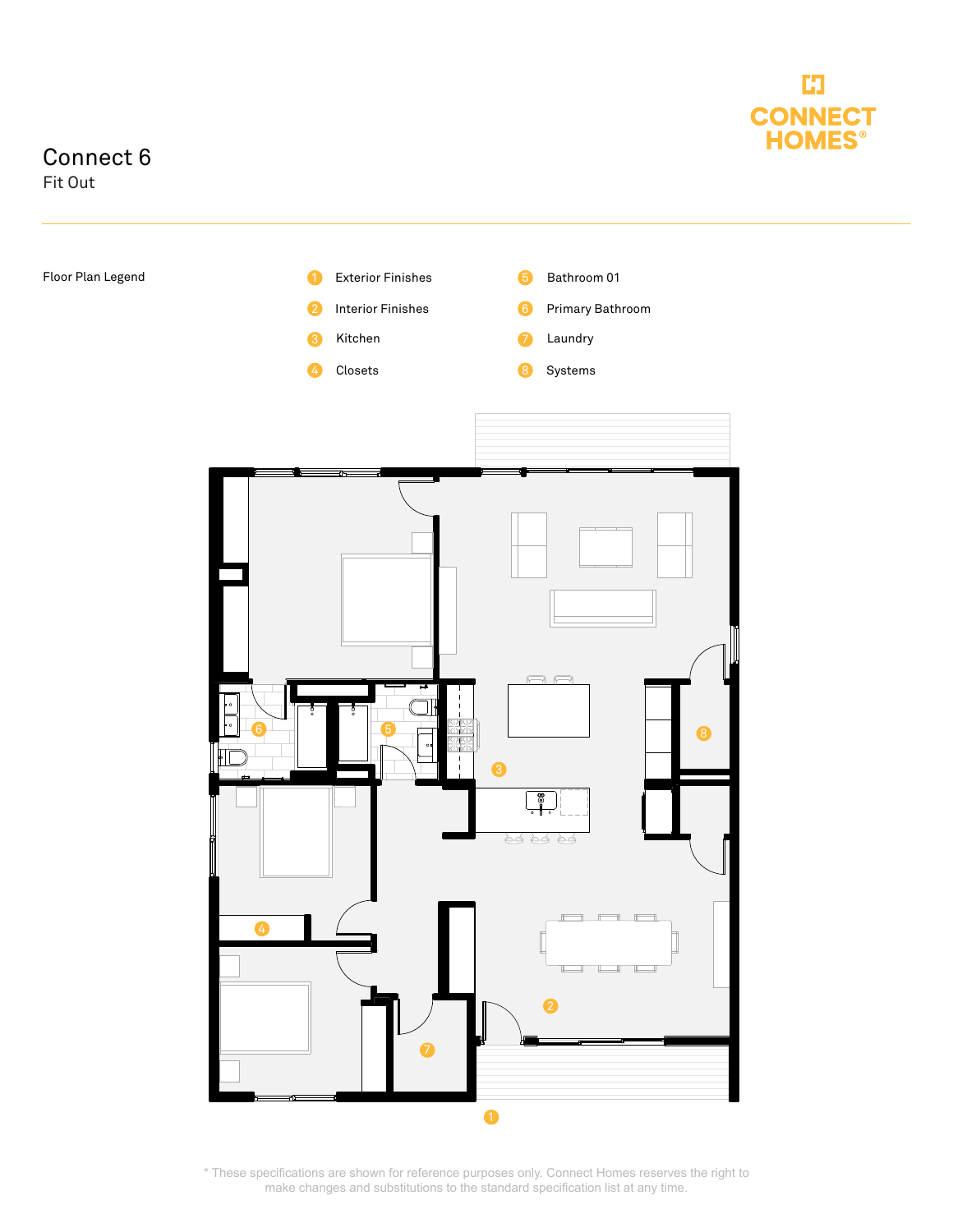

| Connect 6                               |                                        | Included Option in Base Price                                                                                                                                                                        |
|-----------------------------------------|----------------------------------------|------------------------------------------------------------------------------------------------------------------------------------------------------------------------------------------------------|
| Fit-Out                                 |                                        | Upgrade Option at Additional Cost                                                                                                                                                                    |
|                                         |                                        | NOTE: PRODUCT MODEL STANDARDS ARE SUBJECT TO CHANGE BASED ON<br>AVAILABILITY IN TIME OF PRODUCTION. ADDITIONALLY, ANY UPGRADES BEYOND<br>CONNECT HOMES STANDARDS MAY CAUSE FURTHER DELAYS.           |
| <b>Exterior Finishes</b><br>1           | <b>Steel Frames</b>                    | X<br>Heavy Gauge Steel Frame Module; The basis for prefab system                                                                                                                                     |
|                                         | <b>Metal Siding</b>                    | X<br>1" T4 Profile, Kynar Finish, [Standard Color]<br>1" T4 Profile, Kynar Finish, [Upgrade Color]                                                                                                   |
|                                         | <b>Wood Siding</b>                     | STK Cedar 1x6 T&G, Sherwin-Williams WoodScapes Semi-Transparent or Solid<br>X<br>Stain, [Color]                                                                                                      |
|                                         | <b>Metal Trim</b>                      | $\boldsymbol{\mathsf{x}}$<br>Kynar Finish, to match Siding Color<br>Upgrade: [Other Color]                                                                                                           |
|                                         | Decking                                | Fijian Mahogany, with Sherwin-Williams SuperDeck Semi-Transparent or Solid<br>X<br>Stain, [Color]<br>Upgrade: Trex Composite Decking, [Line], [Color]                                                |
|                                         | Exterior Doors,<br>Windows             | All Weather Architectural Aluminum Doors & Windows, Finish: Bronze Anodized,<br>$\pmb{\mathsf{X}}$<br>Class I<br>Upgrade: Windows to Doors, Additional Windows/Doors, Changed Windows/Doors<br>Types |
|                                         | Awnings                                | X.<br>None<br>Aluminum Powder Coated Assembly, [Size], [Color]                                                                                                                                       |
|                                         | <b>Connect Covered Deck</b>            | $\mathsf{X}$<br>None<br>320 SF covered deck module                                                                                                                                                   |
|                                         | <b>Connect Covered Deck</b><br>Ceiling | STK Cedar 1x6 T&G, Sherwin-Williams WoodScapes Semi-Transparent or Solid<br>X<br>Stain, [Color]                                                                                                      |
|                                         | <b>Exterior Ceiling Light</b>          | $\boldsymbol{\mathsf{X}}$<br>Kuzco Lamar EC19408 Outdoor LED Downlight, Black                                                                                                                        |
|                                         | <b>Exterior Wall Light</b>             | X<br>Hinkley Atlantis 1646 Outdoor LED Downlight, Satin Black                                                                                                                                        |
|                                         | <b>Outdoor Receptacle</b>              | Taymac Weatherproof Cover, Finish: Grey<br>$\boldsymbol{\mathsf{X}}$                                                                                                                                 |
|                                         | Roof Material                          | $\boldsymbol{\mathsf{X}}$<br>60 Mil Single Ply Membrane, White                                                                                                                                       |
| <b>Interior Finishes</b><br>$\mathbf 2$ | Ceiling Height                         | $8' - 53/4"$<br>X<br>Upgrade: 8' - 11 3/4"                                                                                                                                                           |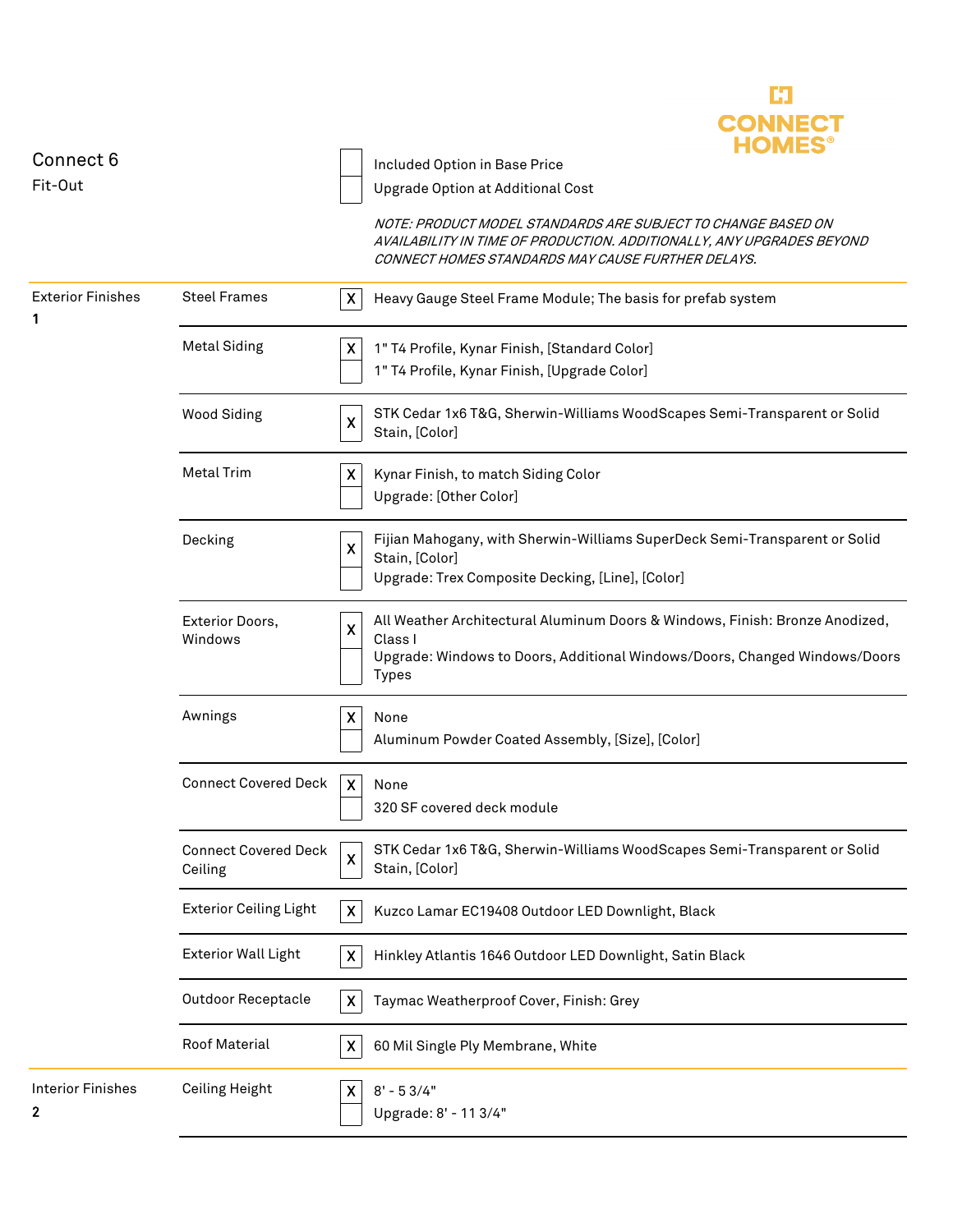

| Connect 6                                |                            | Included Option in Base Price                                                                                                                                                              |
|------------------------------------------|----------------------------|--------------------------------------------------------------------------------------------------------------------------------------------------------------------------------------------|
| Fit-Out                                  |                            | Upgrade Option at Additional Cost                                                                                                                                                          |
|                                          |                            | NOTE: PRODUCT MODEL STANDARDS ARE SUBJECT TO CHANGE BASED ON<br>AVAILABILITY IN TIME OF PRODUCTION. ADDITIONALLY, ANY UPGRADES BEYOND<br>CONNECT HOMES STANDARDS MAY CAUSE FURTHER DELAYS. |
| <b>Interior Finishes</b><br>$\mathbf{2}$ | Flooring                   | $\boldsymbol{X}$<br>Reward Flooring, Costa or Crown Collection, [Finish]                                                                                                                   |
|                                          | <b>Wall Paint Cover</b>    | $\boldsymbol{\mathsf{X}}$<br>Sherwin-Williams, Pure White SW 7005<br>Upgrade: [Other Color]                                                                                                |
|                                          | <b>Interior Door Lever</b> | $\boldsymbol{X}$<br>Omnia, Brushed Stainless Steel                                                                                                                                         |
|                                          | Recessed Lighting          | $\boldsymbol{\mathsf{X}}$<br>Recessed LED, White Trim, White Baffle                                                                                                                        |
|                                          | Dimmers                    | Lutron Caseta WiFi dimmers at Living, Dining, and Kitchen; Standard switches in<br>$\boldsymbol{\mathsf{X}}$<br>all other rooms                                                            |
|                                          | Outlets, Data Jacks        | $\pmb{\chi}$<br>Leviton Decora Series, White                                                                                                                                               |
| Kitchen<br>3                             | Countertops                | $\pmb{\mathsf{X}}$<br>Caesarstone, Group A: [Color]<br>Upgrade: [Other Group]                                                                                                              |
|                                          | Backsplash                 | $\boldsymbol{\mathsf{X}}$<br>Daltile Linear 2x8, Stacked Bond, Vertical, Finish:<br>Upgrade: Daltile Classic 2x8, Stacked Bond, Vertical, Finish:                                          |
|                                          | Casework                   | $\boldsymbol{\mathsf{X}}$<br>IKEA Sektion, Häggeby White Fronts, Billsbro Handles<br>Upgrade: [Other IKEA Fronts]                                                                          |
|                                          | Range                      | $\boldsymbol{\mathsf{X}}$<br>KitchenAid Pro Series 30" 5-Burner Gas Range, Stainless Steel (KSGG700ESS)<br>Upgrade: [Other Model]                                                          |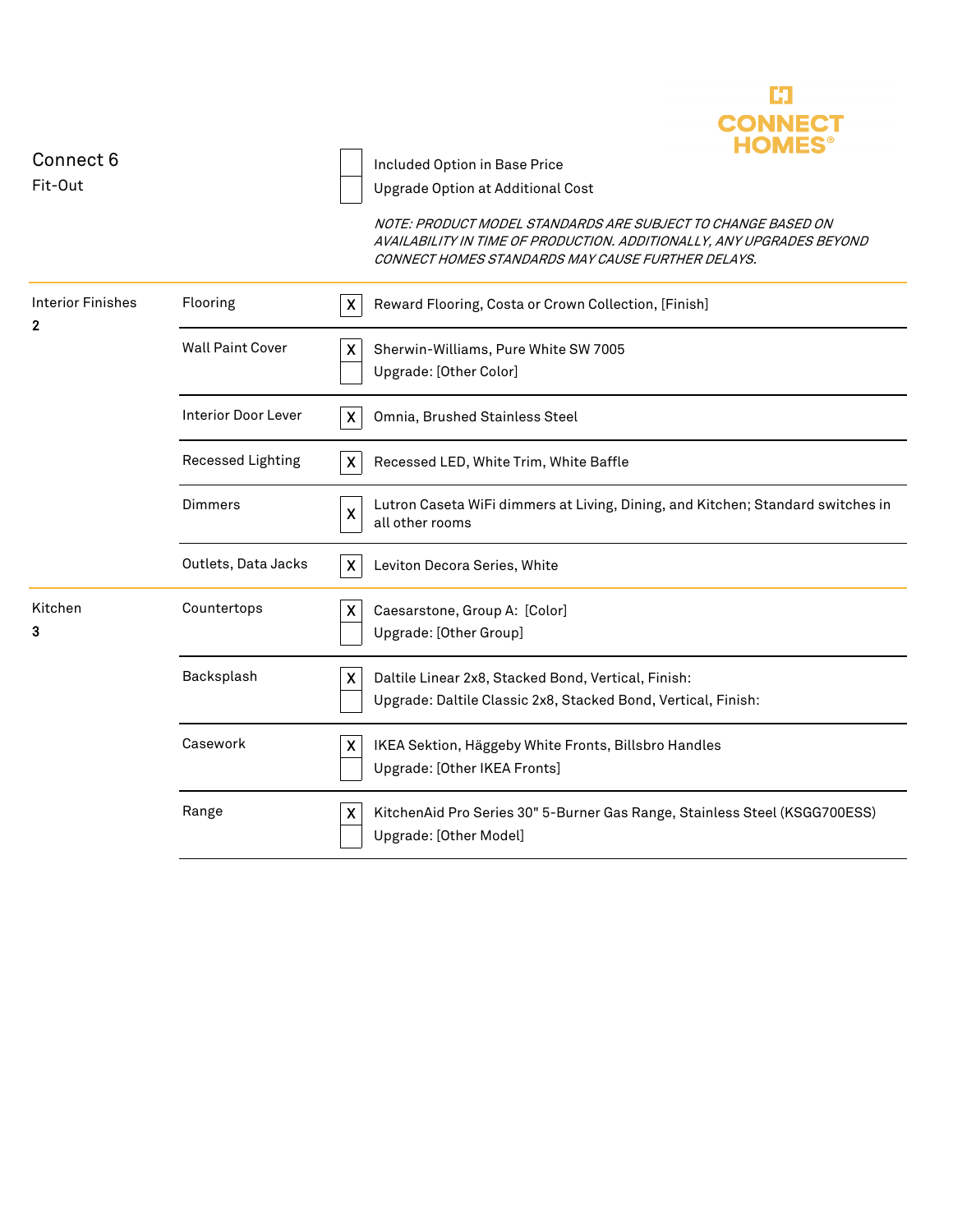

| Connect 6    |                  | Included Option in Base Price                                                                                                                                                              |
|--------------|------------------|--------------------------------------------------------------------------------------------------------------------------------------------------------------------------------------------|
| Fit-Out      |                  | Upgrade Option at Additional Cost                                                                                                                                                          |
|              |                  | NOTE: PRODUCT MODEL STANDARDS ARE SUBJECT TO CHANGE BASED ON<br>AVAILABILITY IN TIME OF PRODUCTION. ADDITIONALLY, ANY UPGRADES BEYOND<br>CONNECT HOMES STANDARDS MAY CAUSE FURTHER DELAYS. |
| Kitchen<br>3 | Refrigerator     | $\mathsf{X}$<br>KitchenAid Pro Series 20cu/ft, Stainless Steel (KRFC300ESS or current)<br>Upgrade: [Other Make, Model]                                                                     |
|              | <b>Hood Vent</b> | X<br>IKEA Utdragbar Under Cabinet 30-inch Hood Extractor<br>Upgrade: [Other Make, Model]                                                                                                   |
|              | Dishwasher       | KitchenAid Pro Series 46 dBA, Stainless Steel (KDTE104ESS or current)<br>X.<br>Upgrade: [Other Make, Model]                                                                                |
|              | Garbage Disposal | X<br>InSinkErator Evolution Compact with Air Switch                                                                                                                                        |
|              | Kitchen Sink     | X<br>Kraus 30" Undermount Sink, Stainless Steel (KHU100-30)<br>Upgrade: [Other Make, Finish]                                                                                               |
|              | Faucet           | X<br>Grohe Concetto Single-Handle Kitchen Faucet (#31453001), Chrome<br>Upgrade: [Other Make, Finish]                                                                                      |
|              | Kitchen Island   | $\boldsymbol{\mathsf{X}}$<br>Kitchen Island Knee Wall Finish: Painted Drywall<br>Upgrade: Wood Flooring Finish                                                                             |
| Closets<br>4 | Entry            | $\pmb{\mathsf{X}}$<br>IKEA Pax Wardrobe: Forsand White<br>IKEA Pax Wardrobe: [Other Finish]                                                                                                |
|              | Bedrooms         | IKEA Pax Wardrobe: Forsand White<br>$\boldsymbol{\mathsf{X}}$<br>IKEA Pax Wardrobe: [Other Finish]                                                                                         |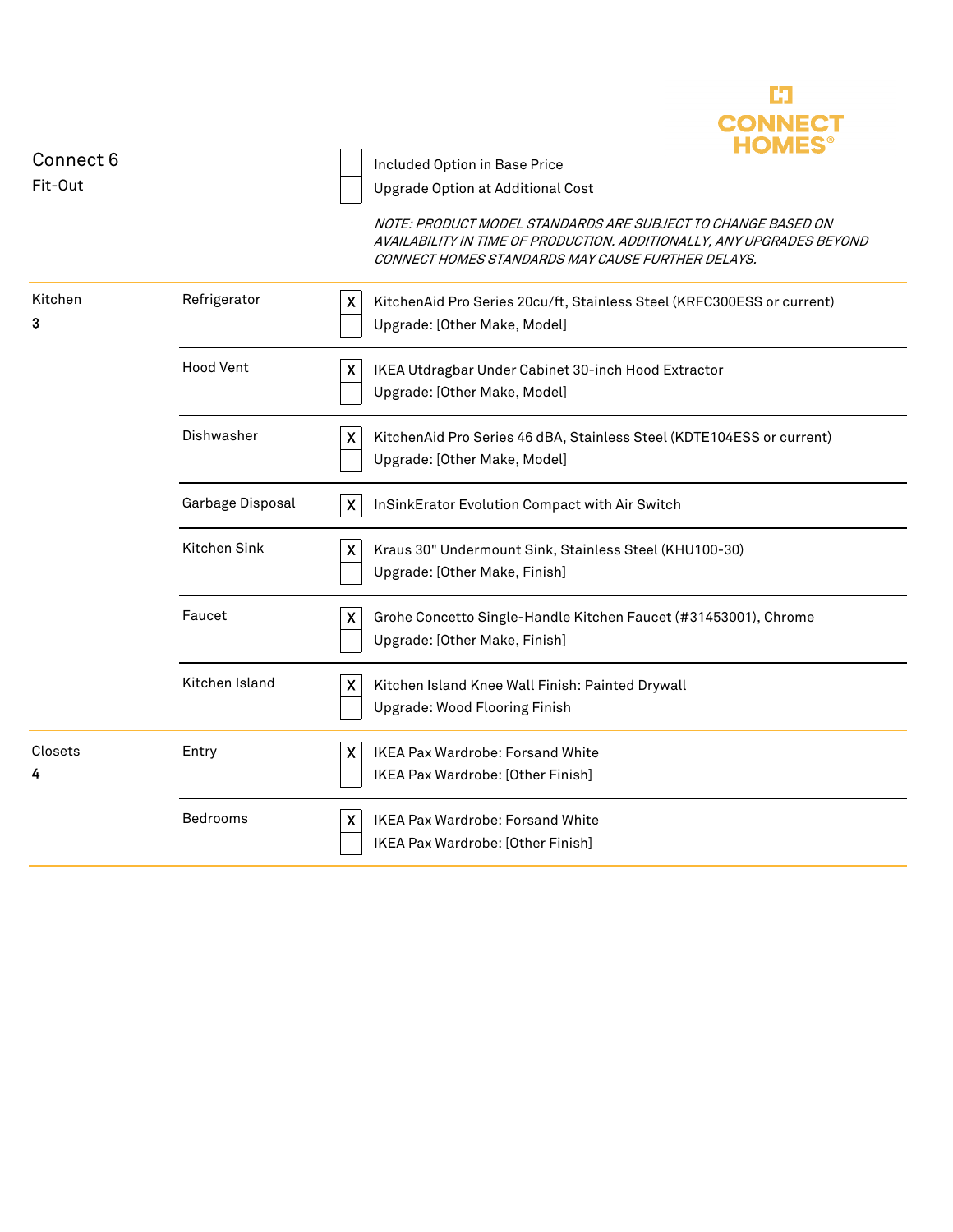

| Connect 6        |                          | Included Option in Base Price                                                                                                                                                                      |
|------------------|--------------------------|----------------------------------------------------------------------------------------------------------------------------------------------------------------------------------------------------|
| Fit-Out          |                          | Upgrade Option at Additional Cost                                                                                                                                                                  |
|                  |                          | NOTE: PRODUCT MODEL STANDARDS ARE SUBJECT TO CHANGE BASED ON<br>AVAILABILITY IN TIME OF PRODUCTION. ADDITIONALLY, ANY UPGRADES BEYOND<br>CONNECT HOMES STANDARDS MAY CAUSE FURTHER DELAYS.         |
| Bathroom 01<br>5 | Sink & Vanity            | IKEA Odensvik 32 5/8" Single Sink, with Godmorgon 31 1/2" Two-Drawer Vanity,<br>$\boldsymbol{\mathsf{X}}$<br><b>High Gloss White</b><br>Upgrade: [Other Size, Finish]                              |
|                  | <b>Sink Faucet</b>       | X<br>Grohe Concetto Single-Handle Bathroom Faucet, S-Size, Chrome (#3427000A)<br>Upgrade: [Other Model]                                                                                            |
|                  | <b>Mirrored Cabinet</b>  | X<br>IKEA Storjorm 2-Door 31-1/2" Mirror Cabinet with Built in Vanity Lights<br>Upgrade: Robern M-Series Medicine Cabinet [Model, Size] with Artemide Basic<br>Bath Strip Light [Size]             |
|                  | Dual Flush Toilet        | X<br>Eago TB351, White<br>Upgrade: Duravit Starck 3 Wall-Mounted Toilet (222509 or current)                                                                                                        |
|                  | Bathtub                  | X<br>Mirabelle Sitka 60"x32", White                                                                                                                                                                |
|                  | Shower Set               | Relexa Plus 65 Shower Head 1 Spray w/ Tubular Shower Arm & Concetto Pressure<br>X<br>Balance Valve Trimset, Starlight Chrome<br>Upgrade: Other Model                                               |
|                  | <b>Tub Spout</b>         | Grohe Concetto Bath Spout, Chrome (#13275001)<br>X<br>Upgrade: [Other]                                                                                                                             |
|                  | Shower Rod               | X<br>IKEA Hornen Shower Curtain Rod, 47"-79", Chrome                                                                                                                                               |
|                  | <b>Towel Bar</b>         | X<br>Grohe Essentials 18" Towel Rail, Chrome (40688001)                                                                                                                                            |
|                  | <b>Tissue Holder</b>     | Nameek's Toilet Paper Holder, Chrome (NCB67)<br>X.                                                                                                                                                 |
|                  | <b>Floor Tile</b>        | Daltile Portfolio, 12x24, Running Bond (1/3 staggered), Matte [Color]<br>X<br>Daltile Formula, 12x24, Running Bond (1/3 staggered), Matte [Color]                                                  |
|                  | <b>Bathtub Wall Tile</b> | X<br>Daltile Linear 4x12, Running Bond, Horizontal, Finish:<br>Upgrade: Daltile Linear 4x12, Running Bond, Horizontal, Finish:<br>Upgrade: Daltile Classic 4x12, Running Bond, Horizontal, Finish: |
|                  | <b>Bath Fan</b>          | Broan (or equal) Recessed, White Trim<br>X                                                                                                                                                         |
|                  |                          |                                                                                                                                                                                                    |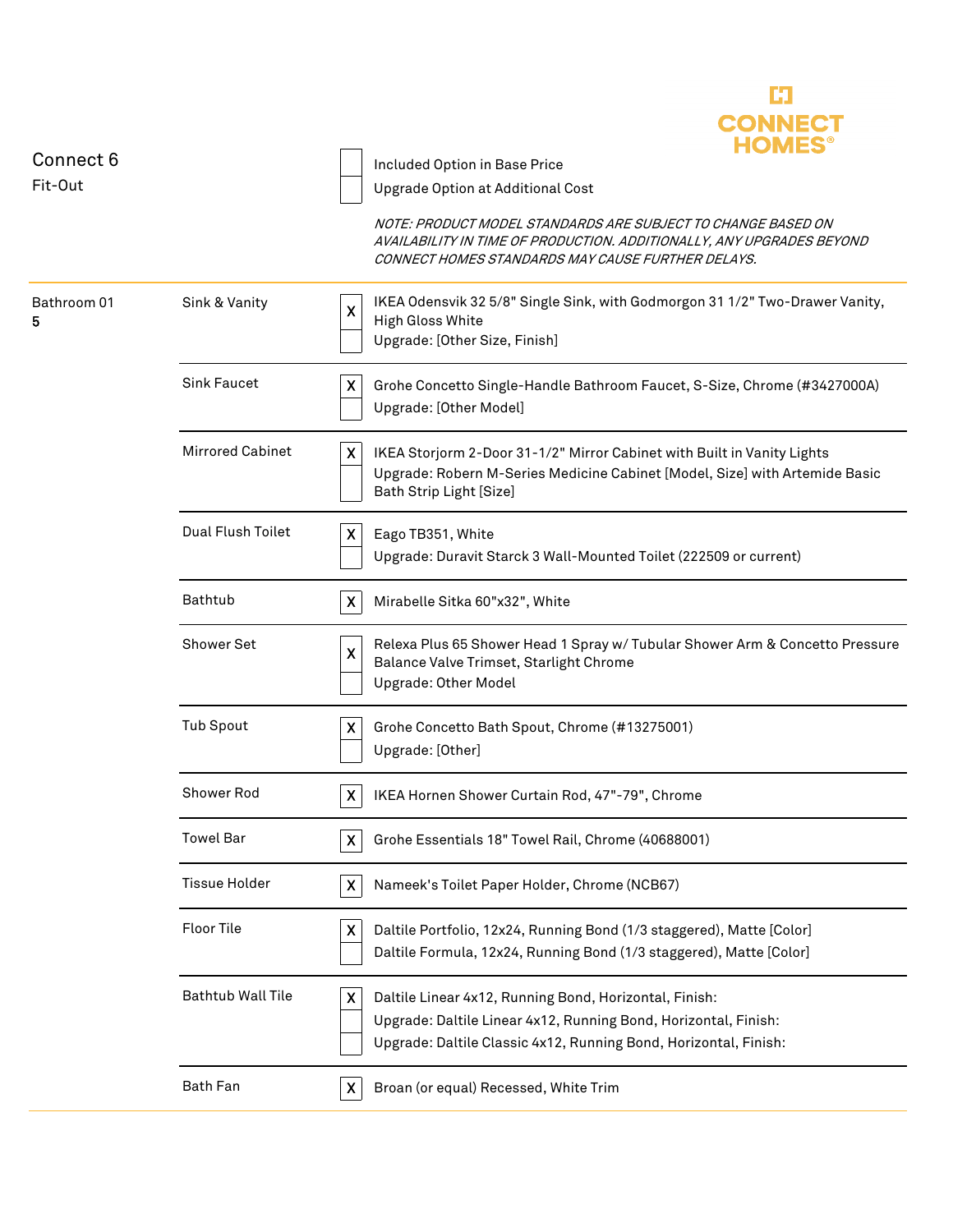

| Connect 6<br>Fit-Out  |                          | Included Option in Base Price<br>Upgrade Option at Additional Cost                                                                                                                                 |
|-----------------------|--------------------------|----------------------------------------------------------------------------------------------------------------------------------------------------------------------------------------------------|
|                       |                          | NOTE: PRODUCT MODEL STANDARDS ARE SUBJECT TO CHANGE BASED ON<br>AVAILABILITY IN TIME OF PRODUCTION. ADDITIONALLY, ANY UPGRADES BEYOND<br>CONNECT HOMES STANDARDS MAY CAUSE FURTHER DELAYS.         |
| Primary Bathroom<br>6 | Sink & Vanity            | IKEA Odensvik 40 1/2" Double Sink, with Godmorgon 39 3/8" Two-Drawer Vanity,<br>X<br><b>High Gloss White</b><br>Upgrade: [Other Size, Finish]                                                      |
|                       | <b>Sink Faucet</b>       | Grohe Concetto Single-Handle Bathroom Faucet, S-Size, Chrome (#3427000A)<br>X<br>Upgrade: [Other Model]                                                                                            |
|                       | <b>Mirrored Cabinet</b>  | X<br>IKEA Storjorm 2-Door 39-3/8" Mirror Cabinet with Built in Vanity Lights<br>Upgrade: Robern M-Series Medicine Cabinet [Model, Size] with Artemide Basic<br>Bath Strip Light [Size]             |
|                       | Dual Flush Toilet        | Eago TB351, White<br>X<br>Upgrade: Duravit Starck 3 Wall-Mounted Toilet (222509 or current)                                                                                                        |
|                       | Bathtub                  | Duravit Architec 66"x32", White<br>X<br>Upgrade: Tub to shower                                                                                                                                     |
|                       | Shower Set               | Relexa Plus 65 Shower Head 1 Spray w/ Tubular Shower Arm & Concetto Pressure<br>X<br>Balance Valve Trimset, Starlight Chrome<br>Upgrade: Other Model                                               |
|                       | <b>Tub Spout</b>         | Grohe Concetto Bath Spout, Chrome (#13275001)<br>X<br>Upgrade: [Other]                                                                                                                             |
|                       | Shower Rod               | IKEA Hornen Shower Curtain Rod, 47"-79", Chrome<br>$\boldsymbol{\mathsf{X}}$                                                                                                                       |
|                       | <b>Towel Bar</b>         | Grohe Essentials 18" Towel Rail, Chrome (40688001)<br>X                                                                                                                                            |
|                       | <b>Tissue Holder</b>     | $\boldsymbol{\mathsf{X}}$<br>Nameek's Toilet Paper Holder, Chrome (NCB67)                                                                                                                          |
|                       | <b>Floor Tile</b>        | Daltile Portfolio, 12x24, Running Bond (1/3 staggered), Matte [Color]<br>X<br>Daltile Formula, 12x24, Running Bond (1/3 staggered), Matte [Color]                                                  |
|                       | <b>Bathtub Wall Tile</b> | Daltile Linear 4x12, Running Bond, Horizontal, Finish:<br>X<br>Upgrade: Daltile Linear 4x12, Running Bond, Horizontal, Finish:<br>Upgrade: Daltile Classic 4x12, Running Bond, Horizontal, Finish: |
|                       | <b>Bath Fan</b>          | Broan (or equal) Recessed, White Trim<br>X                                                                                                                                                         |